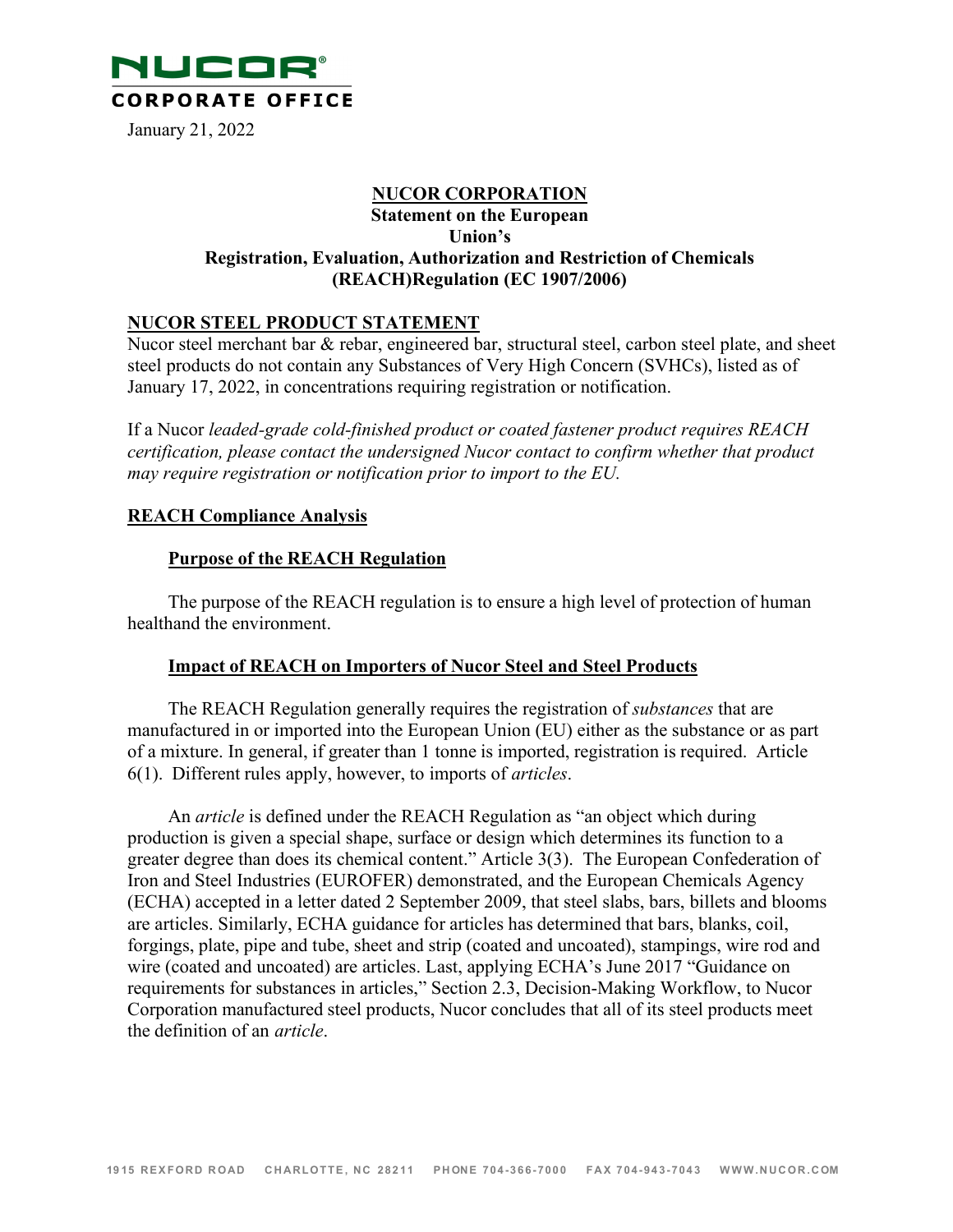# NUCOR® **CORPORATE OFFICE**

## *REACH Registration*

An *article* requires *registration* under the REACH Regulation if the article contains a substance that is intended to be released under normal or reasonably foreseeable conditions of use (Article 7 (1)). ECHA has further clarified that "substances that are released because of aging of articles, because of wear and tear or as an unavoidable side-effect of the functioning of the article, are generally not intended releases, as the release as such does not provide a function in itself." (Requirements for substances in articles, Version 2, § 3.1 (April 2011))

Nucor steel products are not designed to release substances under normal or reasonably foreseeable conditions of use. Therefore, under Article 7 and the ECHA guidance, registration is not required.

## *REACH Notification*

An *article* requires *notification* under the REACH Regulation if an article contains a substance on the latest candidate list of *Substances of Very High Concern* (SVHC List) and the substance is present in the article in concentrations greater than 0.1 percent by weight (Article 7 (2)). The producer or importer of an article can exclude from this threshold the exposure of humans and the environment to the substance during normal or reasonably foreseeable conditions of use of the article, including its disposal. (Article 7 (3)). In such cases, the producer or importer shall supply appropriate instructions to the recipient of the article. (Article 7 (3)).

Based upon the foregoing, Nucor steel product would only require notification if it contains greater than 0.1% by weight of an SVHC or candidate substance. As of the date of this Statement, the only Nucor steel products that may exceed these thresholds and potentially require notification under the REACH Regulation are the following:

- Galvanized and/or coated sheet steel product;
- Galvanized and/or coated steel deck product;
- Leaded grades of cold-finished products;
- Fasteners which have certain specified coatings.

All other Nucor steel products do not require either registration or notification under the REACH Regulation. *If a galvanized and/or coated sheet steel or deck product, leaded-grade cold-finished product or coated fastener will be imported to the EU, please contact the undersigned Nucor contact to confirm whether that product may require registration or notification prior to import.*